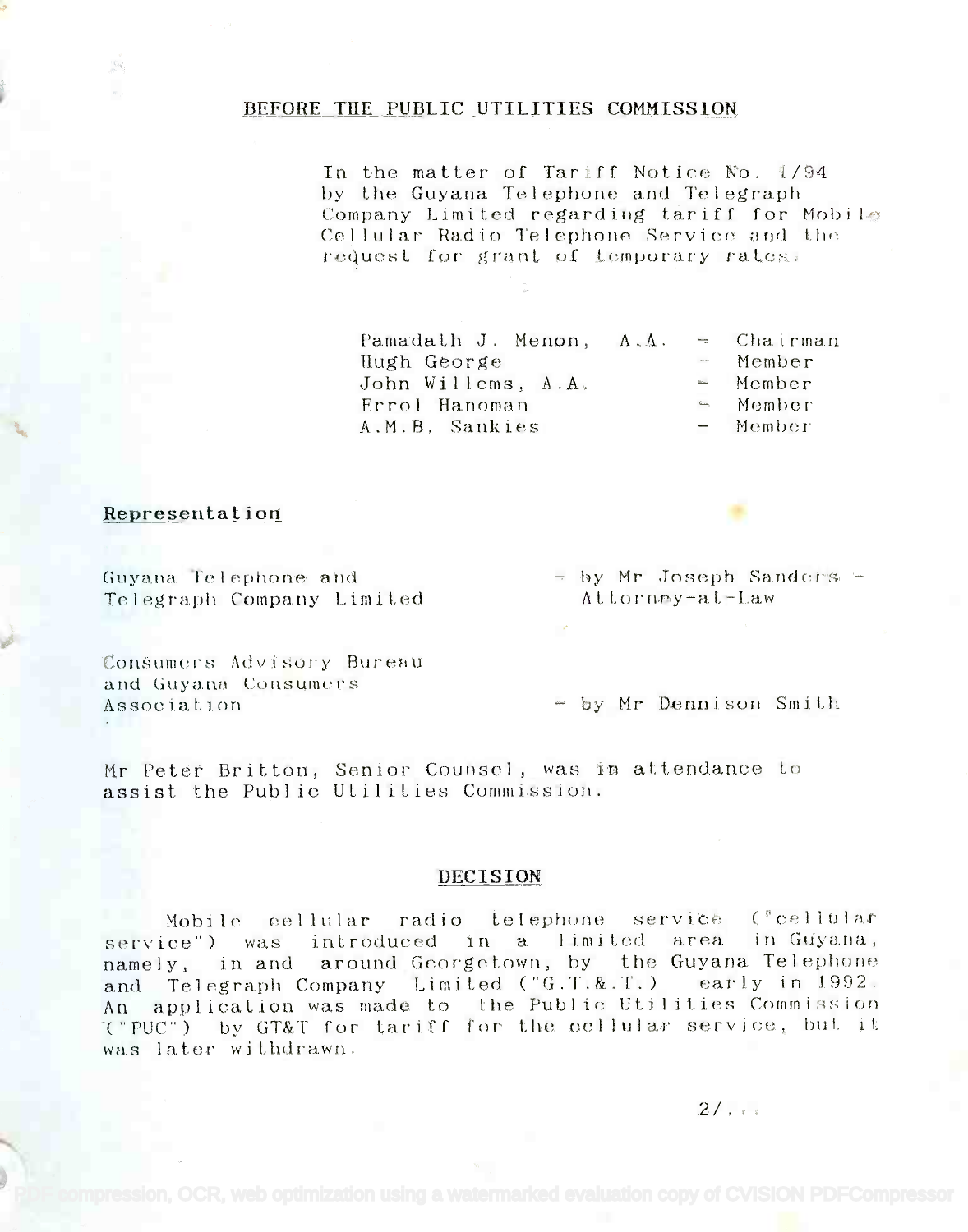GT&T submitted a new application for tariff for the cellular service, namely, Tariff Notice No. 1/94, on 28 December 1994. The tariff was to be effective 28 December 1994. The tariff was to be effective from 28 January 1995. But on that date, GT&T was not in from 28 January 1995. But on that date, GT&T was not in possession of all the licences for providing the cellular possession of all the licences for providing the cellular service. So the provision of the service was not in accordance with law. The Commission is of the view that it cannot prescribe tariff for a service which is provided not in accordance with law. Hence it is held that Tariff Notice in accordance with law. Hence it is held that Tariff Notice No. 1/94 cannot be acted upon and is therefore rejected.

GT&T was granted. the remaining licences with effect GT&T was granted the remaining licences with effect from 5 May 1995. On 14 June 1995, GT&T filed two documents one, Tariff Notice No. 2/95 in respect of cellular service one, Tariff Notice No. *2/95* in respect of cellular service to be effective from 15 July 1995 and the other for grant of to be effective from 15 July 1995 and the other for grant of temporary rates in respect of the same service. The tariffs temporary rates in respect of the same service. The tariffs requested by both the documents are the same as specified in Tariff Notice No. 1/94 dated 28 December 1994.

We have heard GT&T and the representative for the two consumer organisations. The hearings were held on 13th and 14th June, 1995 at the Bidco Training Centre, Georgetown. 14th June, 1995 at the Sidco Training Centre, Georgetown,

There are two other matters pending before the There are two other matters pending before the Commission regarding tariff for various services rendered by GMT. One is a notice issued by the Commission under GT&T. One is a notice issued by the Commission under section 43(3) of the Public Utilities. Commission Act 1990 (No. 26 of 1990) and the other Tariff Notice No. 1/1995 by (No. 26 of 1990) and the other Tariff Notice No. *1/1995* by GT&T. Tariff Notice No. 2/1995 by GT&T, as in the case of GT&T. Tariff Notice No. *2/1995* by GT&T, as in the case of the other two matters, would require evidence to be taken the other two matLers, would require evidence to be taken and arguments heard. In view of the above, we are allowing and arguments heard. In view of the above, we are allowing temporary rates for cellular service provided by GT&T. The temporary rates for cellular service provided by GT&T. The temporary rates will be 70% of the temporary rates proposed by GT&T for cellular service in their letter dated 14 June 1995. – For convenience that letter is annexed hereto as Appendix 'A'. Append ix' *A ' .*

Reference in Appendix A to "Peak Traffic Hours" shall **in the Indian Development Containst** be deemed to be from 7:00 hours to 18:00 hours from Monday be deemed to be from 7:00 hours to 18:00 hours [rom Monday to Saturday and the rest of the period will he deemed to be to Saturday and the rest of the period wil] be deemed to be "Off Peak Traffic Hours". "Off Peak Traffic Hours".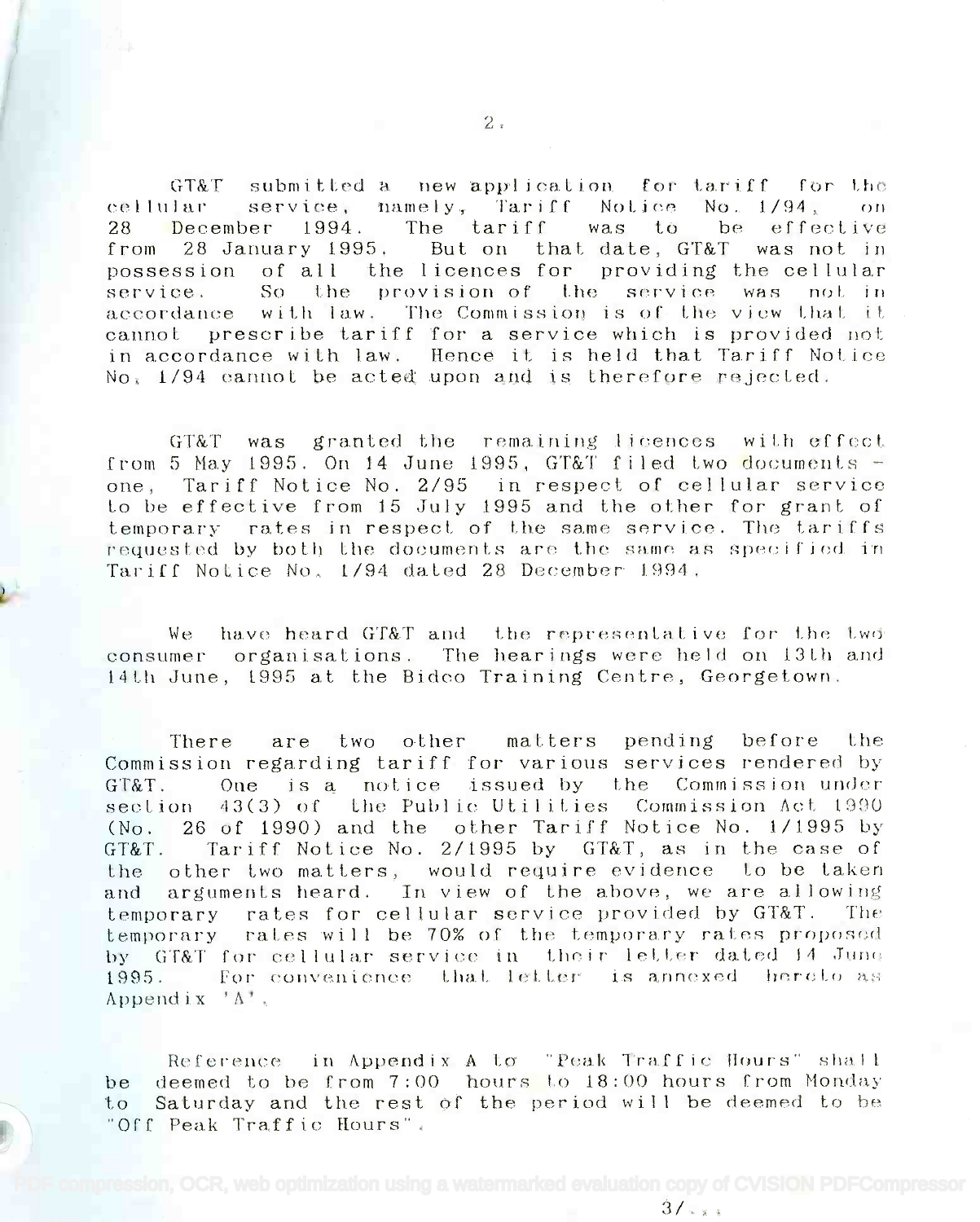$3<sub>1</sub>$ 

The temporary rates will be offective from 15 July 1995 and until a final decision is taken by the Commission on Tariff Notice No. 2/1995 or until modified or terminated by the Commission, whichever is earlier.

Dated at Georgetown, Guyana, this  $\gamma_c/\sqrt{2}$  day of June, 1995

situcistant lucion

PAMAD'ATH J. MENON, A.A.

Aug. K. feogl

William WILLEMS, A.A. **TTOHA** 

ERROL HANOMAN

f Laubler

- Chairman
- Member
- Member
- Member
- Member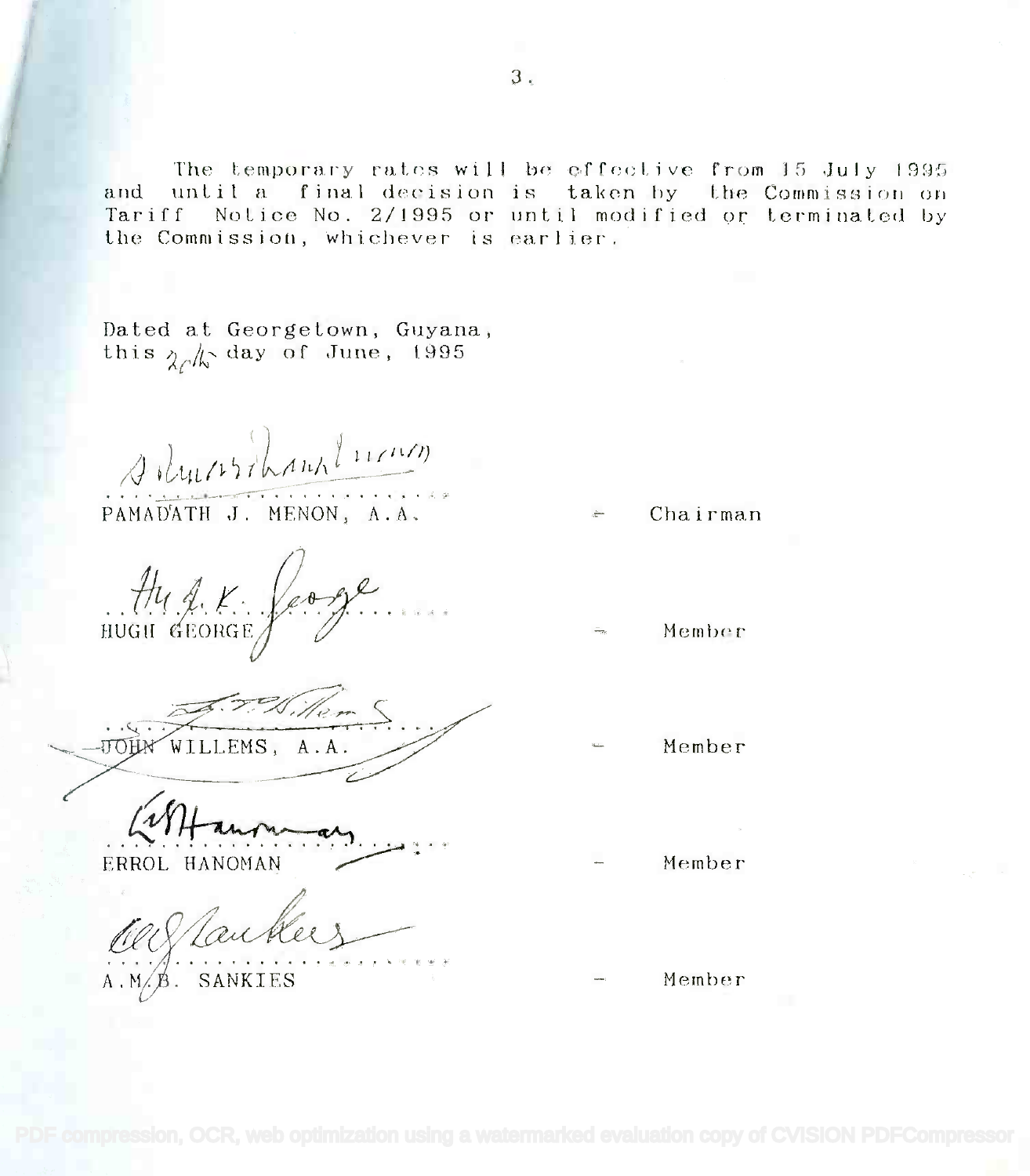STABROEK NEWS Monday 26, June R 3 Page 7 1

# PUC announces temporary rates for cellular phones **.!PUC announces temporary rates fr** cellular phones

 $\hat{S}$  **FREE** local calls on order, cell  $\sqrt{2}$  cellular phones come scriber to an end on July  $15$  deposit \$1  $\frac{1}{2}$  when subscribers will an begin paying tem-<br>porary rates ordered monthly ac by the Public Utilities Th Commission (PUC). Commission (PUC). begin paying tem-

11

The commission on The commission on June 20 fixed the rates at div 70% of that proposed by 70% of that proposed by the company. the company.

According to the PUC According to the PUC

order, cellular phone sub-<br>scribers will have to charge o deposit \$10,657 and pay month, \$<br>an activation fee of a during p similar amount plus a \$30.45 monthly access charge. monthly access charge. order, cellular phone suban activation fee of a

There will be five rate. 100 n plans available to con-plans available to consumers and the day will be cost divided into peak and off-divided into peak and offpeak periods. The peak The c periods are Monday to periods are Monday to Saturday 7am to 6pm. Saturday 7am to 6pm. .

Plan A has an access peak charge of \$3,045 per charge of \$3,045 per month, \$76.13 per minute The co during peak periods and during peak periods and \$30.45 per minute for offpeak periods. The cost for peak periods. The cost for 100 minutes is \$9,135, 100 minutes is \$9,135, while 200 minutes will while 200 minutes will cost \$16,747. The plan cost \$16,747. The plan gives 20 minutes free. gives 20 miriutes free. The charges for Plan B B, while the are \$8,120 monthly, are \$8, 120 monthly, \$48.72 per minute during minutes

peak periods and \$25.38 peak periods and \$25.38 ' during off-peak periods. during off-peak periods. The cost for  $100$  minutes is  $$1,0$ \$10,068.80, and for 200 \$10,068.80, and for 200 minutes \$14,940.80. Sixty minute minutes are given free. 'minutes are given free.

Plan C has an access Plan C has an access charge of \$13,702.50 per charge of \$13,702.50 per month. The peak period month. The peak period rate is the same as for Plan has an B, while the off-peak rate B, while the off-peak rate' is \$30.45 a minute. 250 is \$30.45 'a minute. 250 minutes are given free. minutes are given free.

Plan D or Government Plan D or Government Plan requires payment of Plan requires payment of \$1,015 per month access \$1,015 per month access charge and \$40.60 per charge and \$40.60 per minute. The cost for 100 here in minutes is \$5,075 and for minutes is \$5,075 and for 200 minutes \$9,135. 200 minutes \$9,135.

The Daily Rate Plan The Daily Rate Plan has an access charge of GT&T<br>\$507.50 per day and re-registe \$91.35 per minute. The \$91.35 per minute. The charge for 100 minutes is charge for 100 minutes is has an access charge of

\$9,642.50 and for 200 \$9,642.50 and for 200 minutes \$18,777.50. minutes \$18,777.50~

Mobile cellular phone Mobile cellular phone service was introduced service was introduced here in 1992. GT&T says here in 1992. GT&T says there are approximately there are approximately 1,280 subscribers who new appl enjoy the service without pro charge for domestic usage. charge for domestic usage. GT&T is preparing to cise, w re-register current sub-re-register current subscribers. Any subscriber scribers. Any subscriber that fails to re-register by tem.

July 14 will have their ser-" July 14will have their service terminated. Sub-vice terminated. Subscribers are requested to scribers are requested to report to 69 Brickdam.

\.'

The company says that The company says that new applications will be hew applications will be processed on completion , 'processed on completion of the re-registration exer-of the re-registration exercise, when it would be cise, when it would be determined what lines are determined what lines are left available on the sys-left available on the system. tem.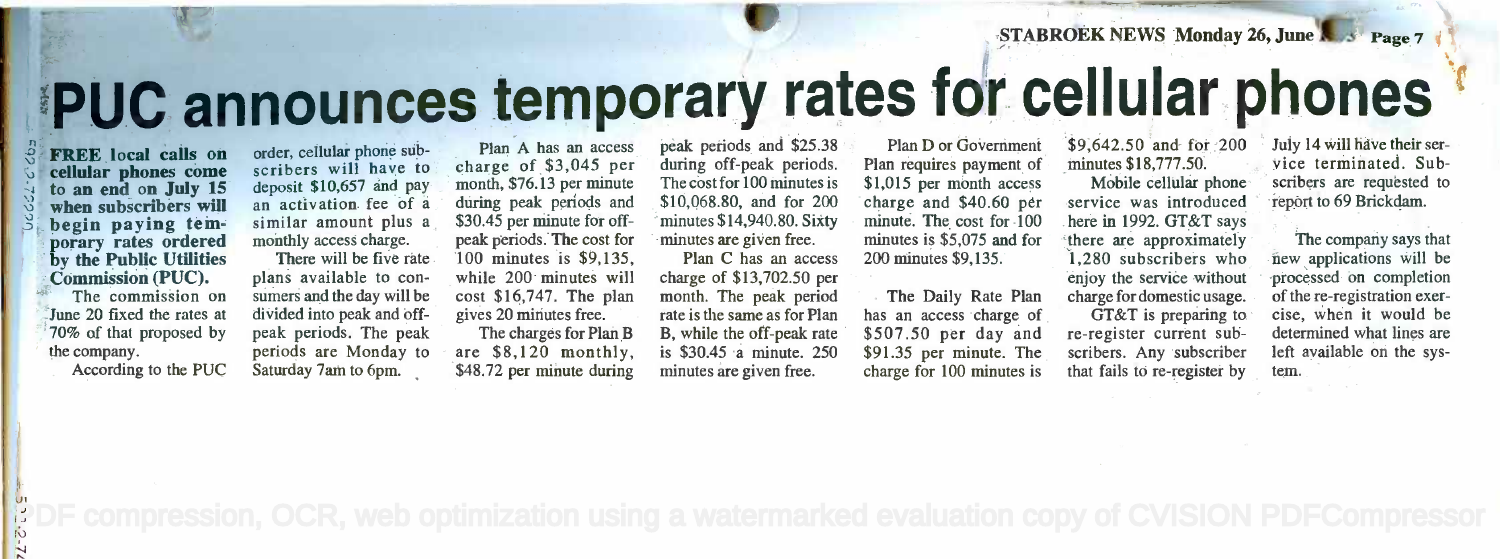| W<br><b>TILITIES</b><br>COMMUNICAL Telephone & Telegraph Company Ltd<br>P.O. Box 10628, 55 Brickdam, Georgetown, Guyana, S.A.<br>$3.10 \, \text{a} \cdot \text{m}$<br>June 14, 199:<br>"Setown, Guyano<br>Chairman<br>Public Utilities Commission<br><b>Public Buildings</b> |  |
|------------------------------------------------------------------------------------------------------------------------------------------------------------------------------------------------------------------------------------------------------------------------------|--|
| Georgetown.                                                                                                                                                                                                                                                                  |  |
|                                                                                                                                                                                                                                                                              |  |

Dear Mr. Chairman,

## Re: Tariff Notice No. 2/95 *Re: Tariff Notice No. 2/95* Mobile cellular radio-telephone service. *Mobile cellular radio-telephone service.*

The company is requesting the institution of temporary rates as per the attached schedule of rates The company is requesting the institution of temporary rates as per the attached schedule of rates (tariffs) by the Commission pending the final decision in this matter. (tariffs) by the Commission pending the final decision in this matter.

Under subsection  $43(2)$  of the PUC Act, the Commission has authority to fix the effective date of the temporary rates. the temporary rates.

In order to assist the Commission and, in the public interest, the Company would suggest that the In order to assist the Commission and, in the public interest, the Company would suggest that the effective date be July 15, 1995. effective date be July 15, 1995.

Yours sincerely,

C. F. A. Hordatt . F. A. Hordatt

General Manager. General Manager.

Attachment: Schedule of temporary rates.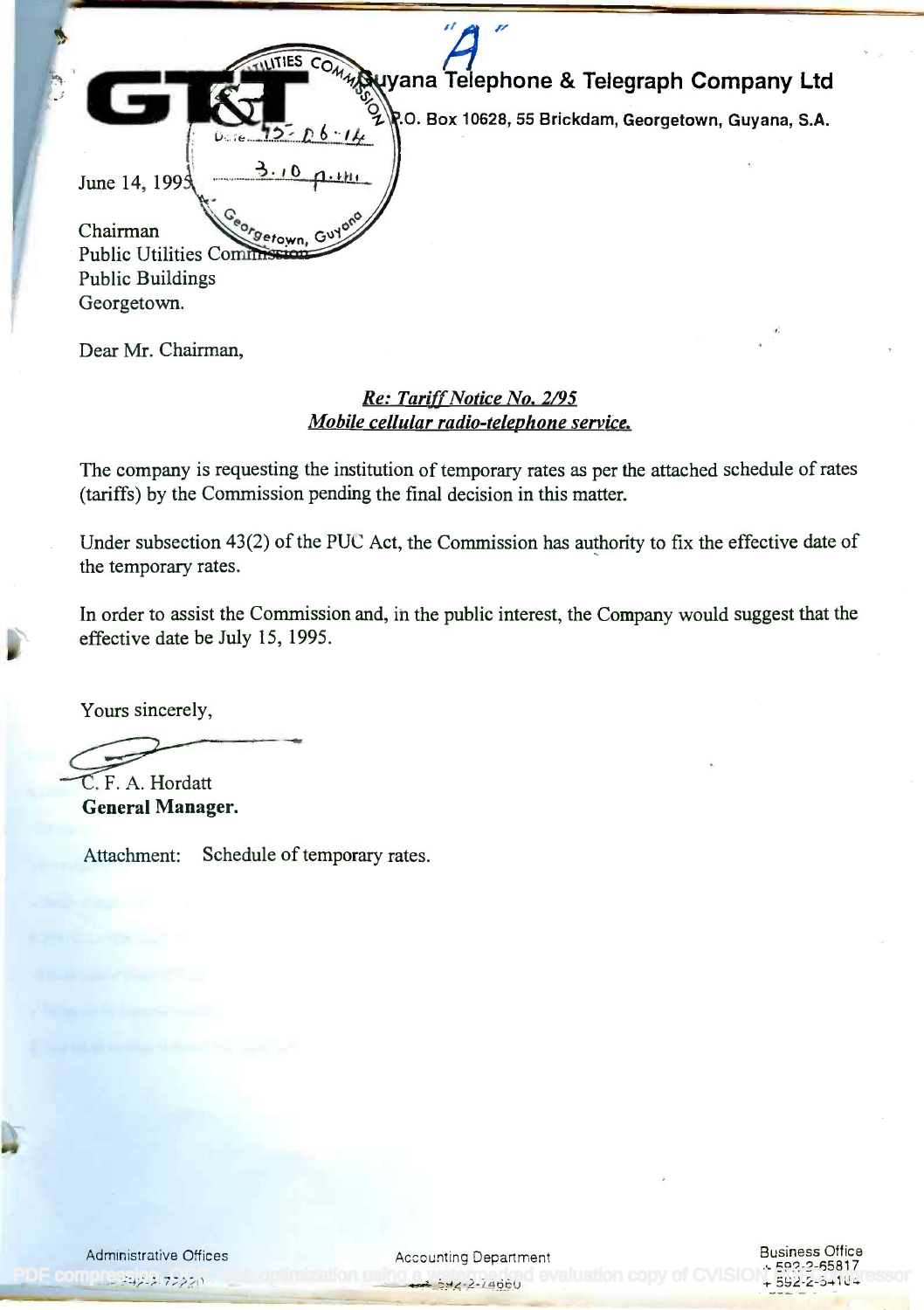#### PROPOSAL FOR TEMPORARY CELLULAR RATES AND TARIFFS

#### **KUBSCRIBER ACCESS USAGE CHARGES**

| 1. DEPOSIT                      | \$15,225.00                             |
|---------------------------------|-----------------------------------------|
| 2. ACTIVATION FEE               | \$15,225.00<br>$\overline{\phantom{a}}$ |
| <b>3. RE-ACTIVATION FEE</b>     | \$2,900.00                              |
| ___ _ . <del>_</del> _ ___ ____ |                                         |

#### 4. ACCESS USAGE CHARGES

|                               | <b>ACCESS</b>         | <b>USAGE RATES PER MINUTE</b> |                   |  |
|-------------------------------|-----------------------|-------------------------------|-------------------|--|
|                               |                       | Free                          | <b>Additional</b> |  |
|                               | <b>CHARGE</b>         | <b>Minutes</b>                | <b>Minutes</b>    |  |
| <b>PLANA</b>                  | \$4,350.00 per month  | 20                            | \$108.75          |  |
| <b>Peak Traffic Hours</b>     |                       |                               | \$43.50           |  |
| <b>Off-Peak Traffic Hours</b> |                       |                               |                   |  |
| <b>PLAN B</b>                 | \$11,600.00 per month | 60                            | \$69.60           |  |
| <b>Peak Traffic Hours</b>     |                       |                               | \$36.25           |  |
| <b>Off-Peak Traffic Hours</b> |                       | $\sim$                        |                   |  |
| <b>PLANC</b>                  | \$19,575.00 per month | 250                           | \$69.60           |  |
| <b>Peak Traffic Hours</b>     |                       |                               | \$43.50           |  |
| <b>Off-Peak Traffic Hours</b> |                       |                               |                   |  |
| PLAN D - GOVERNMENT PLAN      | \$1,450.00 per month  | 0                             | \$58.00           |  |
| Peak Traffic Hours            |                       |                               | \$58.00           |  |
| <b>Off-Peak Traffic Hours</b> |                       |                               |                   |  |
| <b>DAILY RATE PLAN</b>        | \$725.00 per day      | 0                             | \$130.50          |  |

Additional plans and alarm lines, cellular fax lines, and corporate discounts may be negotiated with interested parties

#### 5. DOMESTIC AND INTERNATIONAL LONG DISTANCE

- Usage charges will be waived on incoming international calls.

- For outgoing international calls, usage charges will be added to the regular GT&T long distance rates, plus a 25% surcharge on the current collection rat

- Usage charges for domestic calls will be independent of the distance between the originating and terminating points.

#### 6. INSTALLATION AND REPAIR OF INSTRUMENTS

- Hourly Labour Rates of \$580.00 plus Landed Cost, Cost of Installation Material and Overhead Cost.

7. Rates will be adjusted monthly based on the Bank of Guyana exchange rate of the previous month.

8. The 1st 20 minutes of Plan A, the 1st 80 minutes of Plan B and 1st 250 minutes of Plan C are free.